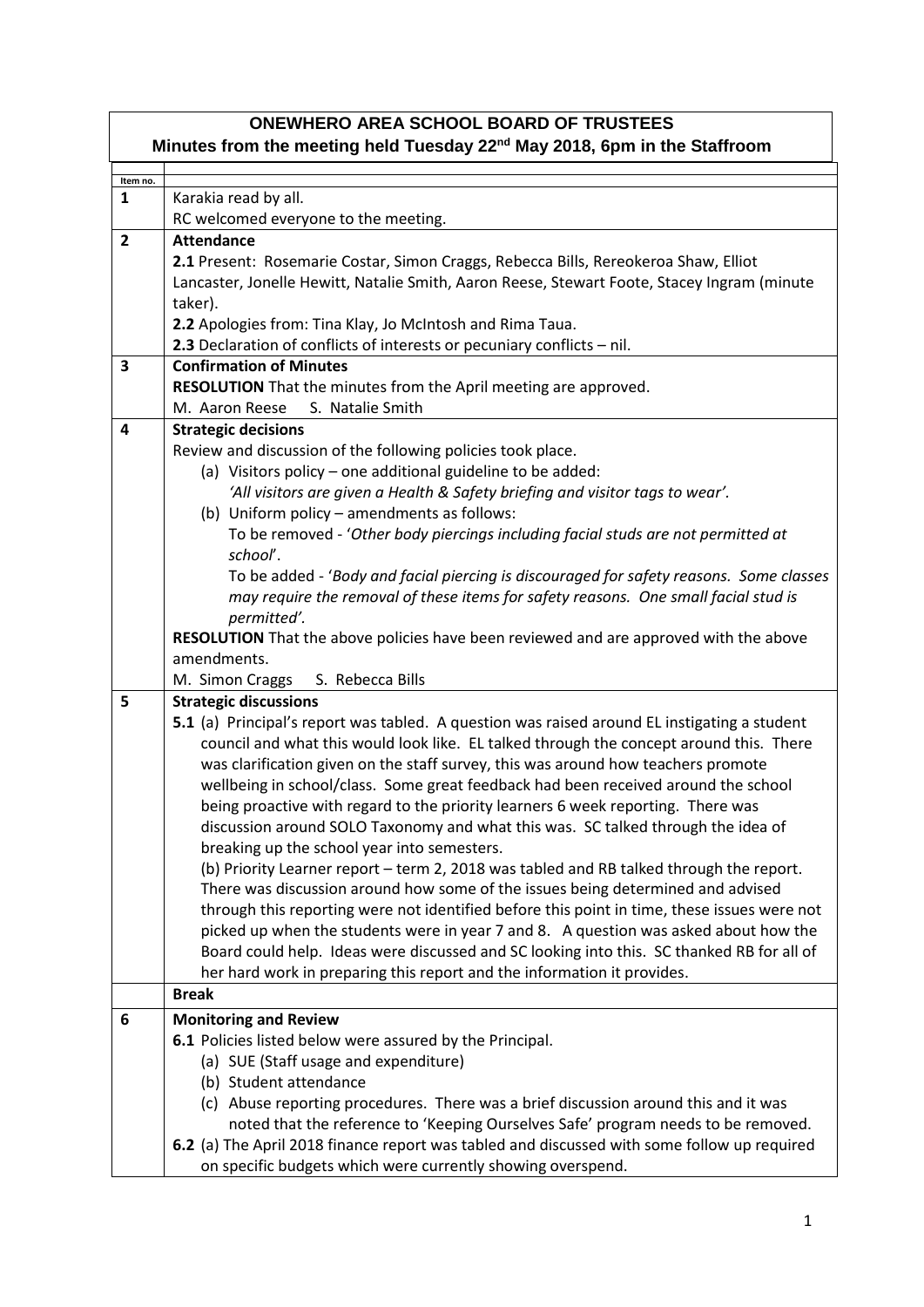|   | RESOLUTION That the April 2018 financial report be accepted.                                 |
|---|----------------------------------------------------------------------------------------------|
|   | S. Rosemarie Costar<br>M. Aaron Reese                                                        |
|   | (b) There was a discussion around the budget statement of financial position for 2017        |
|   | that had been received from Edtech.                                                          |
|   | RESOLUTION That the Budget statement of financial position for 2017 be accepted.             |
|   | M. Simon Craggs<br>S. Jonelle Hewitt                                                         |
|   | 6.3 Staff report was tabled                                                                  |
|   | RESOLUTION That the staff report be received.                                                |
|   | M. Rebecca Bills<br>S. Simon Craggs                                                          |
|   | 6.4 Student Rep report was tabled.                                                           |
|   | RESOLUTION That the Student Rep report be received.                                          |
|   | M. Elliot Lancaster<br>S. Aaron Reese                                                        |
|   | AR gave some feedback around content of interest to include in the above reports.            |
|   | 6.5 Whanau Report - RS advised that there was a Matariki meeting to be held this Friday.     |
|   | 6.6 No Health & Safety report was received for this meeting. The Injury and Incident report  |
|   | that had been submitted was reviewed and clarification asked around a student incident.      |
| 7 | 7.1 General Administration:                                                                  |
|   | (a) There was a discussion around parental notification of students injured at school. SC    |
|   | spoke to what the policy stated around head injuries - all head injuries including mild ones |
|   | required parents to be notified. It was discussed that if things happen and they are an      |
|   | accident then the office staff can notify parents however if the injury is caused by a       |
|   | behavioral incident then parental notification should be by whomever is dealing with the     |
|   | incident. It was also highlighted that dealing with incidents can't just be about the child  |
|   | with the behavioral issue, it has to be about the victims also - everyone needs to be        |
|   | addressed and informed.                                                                      |
|   | (b) School App proposal and costs were discussed and it was agreed to move forward with      |
|   | the app proposal.                                                                            |
|   | RESOLUTION: That SC proceeds and purchases this school app. The Board agree to the           |
|   | capital outlay plus the \$70 per month ongoing cost.                                         |
|   | M. Natalie Smith<br>S. Simon Craggs                                                          |
|   | (c) Various approvals submitted by SC were discussed and agreed as follows:                  |
|   | 1. Waikato-Tainui Kawenata Agreement - there were no objections from anyone                  |
|   | regarding signing up to the agreement.                                                       |
|   | Extra-budget spending request for \$1800 to replace the broken screen on the Smart           |
|   | TV in room 4 was approved.                                                                   |
|   | School house renovation, SC tabled a quote he had sent out for some of the work<br>3.        |
|   | required – there was discussion around this. SF presented a quote he had prepared            |
|   | for work on this school house. RC asked SF to clarify if he was interested in doing this     |
|   | work on this house, SF confirmed yes. RC reminded SF about this being a conflict of          |
|   | interest along with legalities around no trustee is able to be paid more than \$25,000       |
|   | for services provided - that this was legislation and not Board rules. There was             |
|   | further discussion on what needed to be done and to what standard. RC reiterated             |
|   | that the Board had made the funds available for the school house and this was now            |
|   | for SC to determine how the funds are allocated / spent to ensure that any work              |
|   | completed is done within budget. SC and AR will work on priority list and budget             |
|   | allocation, all agreed they were happy for this to happen.                                   |
|   | Out of Zone enrolment discussion took place. SC estimated that there would be<br>4.          |
|   | approximately 30 out of zone places and was looking for approval from the Board to           |
|   | proceed based on this number. There was a discussion and clarification around                |
|   | funding of out of zone students.                                                             |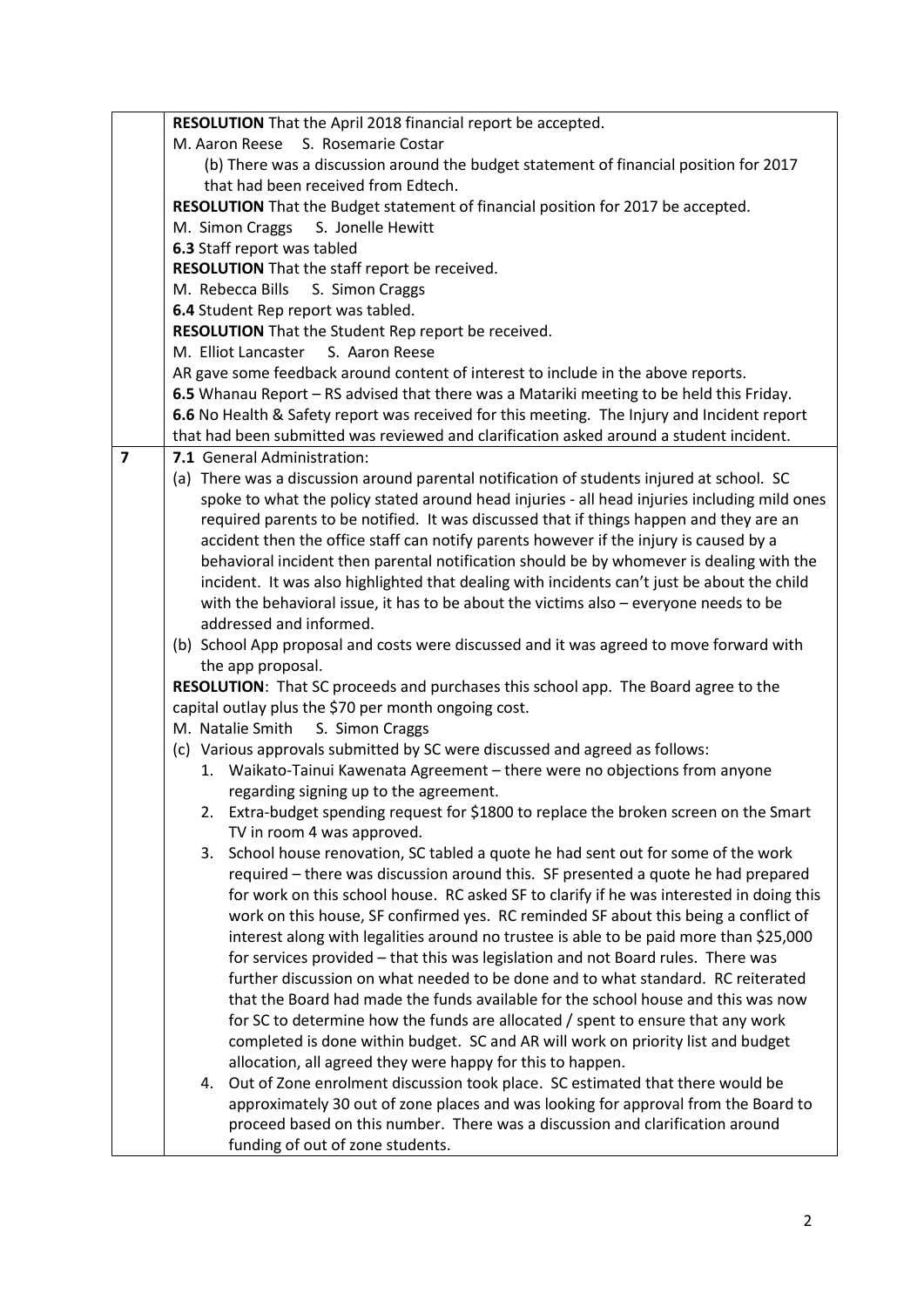**RESOLUTION**: The Board approved that 30 places be made available to out of zone students for the 2019 school year.

- M. Simon Craggs S. Rosemarie Costar
- (d) Funding application to Southern Trust for NZ Area Schools Sports Tournament (accommodation).

**RESOLUTION:** An application for funding from Southern Trust amounting to \$4600.00 be submitted. This funding is for accommodation in Christchurch for students attending the New Zealand Area Schools Sports Tournament from  $8<sup>th</sup> - 13<sup>th</sup>$  July 2018.

- M. Rebecca Bills S. Rosemarie Costar
- (e) Funding application to New Zealand Community Trust for NZ Area Schools Sports Tournament (accommodation).

**RESOLUTION:** An application for funding from New Zealand Community Trust amounting to \$4600.00 be submitted. This funding is for accommodation in Christchurch for students attending the New Zealand Area Schools Sports Tournament from  $8<sup>th</sup> - 13<sup>th</sup>$  July 2018. M. Simon Craggs S. Rebecca Bills

(f) Funding application to Pub Charity Ltd for a grant of \$3,600 to fund the cost of 3 OAS student births on the Spirit of Adventure Voyage on 09.09.2018.

**RESOLUTION:** An application to Pub Charity Limited for a grant of \$3,600 (cost of 3 student berths) to be put towards the total cost of the voyage leaving on the 9<sup>th</sup> September 2018 be submitted. The total cost is \$12,000 (10 student berths), the balance will be fundraised.

- (g) AR raised concerns from feedback he had received over Bill Wynn's legacy to school. RC confirmed that details of this bequest are detailed in the school's annual audited accounts and that the funds were accounted for. In an effort to be more transparent to the community around this it was decided that a separate Calf Club bank account be set up. The Board understands these funds are solely to be used for calf club transactions.
- (h) There was a discussion around the idea of having a Board scholarship award/s to be presented at the end of the year.
- (i) SC raised the condition of the school vans, saying one of the funding applications for two school vans had not been successful and we were waiting on the response of the other one. It was discussed that a funding application is to be submitted for funds for the purchase of one school van to Grassroots Trusts Limited.

**RESOLUTION:** An application to Grassroots Trust Ltd for a grant of \$56,578 inc GST (\$48,546.09 exc GST) for the purchase of one school van be submitted for consideration.

- M. Simon Craggs S. Rebecca Bills
- **7.2** Actions from the April meeting were reported on as follows:
	- (a) Action 4(b) re processes / procedures to support the Financial Control & Expenditure policy, it was discussed that these were operational procedures and currently a work in progress.
	- (b) Action 6.2(b) SC went through the follow up he had completed on the March 2018 financial reporting from Edtech. There was discussion around this.
	- (c) Action 6.2(c) RC updated everyone on the correspondence to Eddie (agent) as to non-payment of \$20K (for one of the 2017 International Homestay visits). There was discussion with agreement on the next steps from this point.
	- (d) Action 6.2(c) re draft financial statements FYE 31 Dec 2017 SC advised that the 'Interest paid' amount (\$6,597.00) was due to laptop leases.
	- (e) Action 6.3 SC gave an update on the school Insurance policy around sleepovers at school and what guidelines needed to be followed when a sleepover does happen at school. As long as guidelines are being followed then the school is covered. SC also advised that our school policy was aligned with these guidelines.